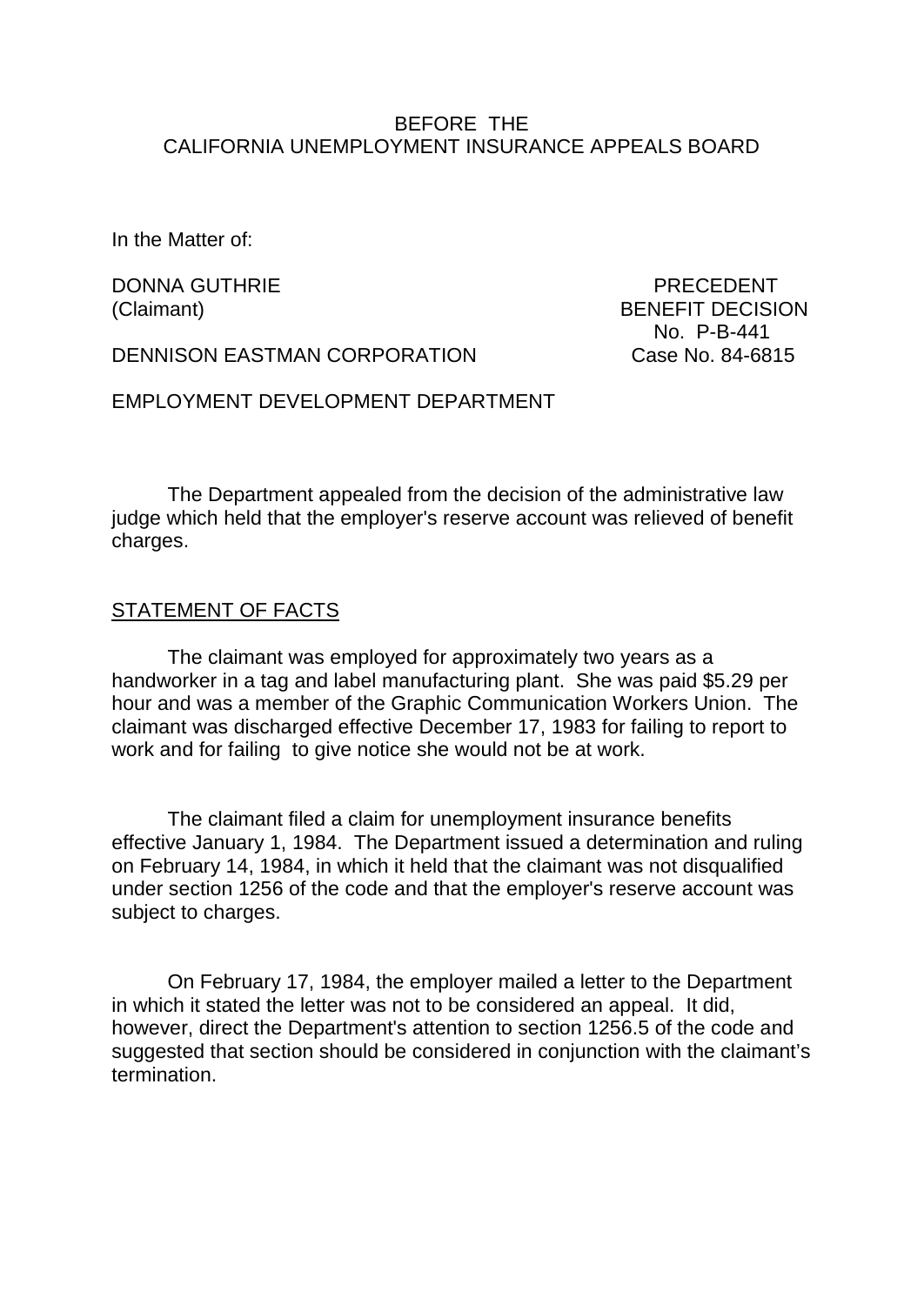In response to this letter, the Department issued a reconsidered determination on March 22, 1984. In it the determination and ruling of February 14, 1984 were reaffirmed, but the claimant was held to be disqualified under section 1256.5 of the code. No relief was accorded the employer's reserve account in the reconsidered determination. The employer filed an appeal within 20 days from the issuance of the reconsidered determination. It did not contest the 1256.5 disqualification, but it did protest the potential chargeability to its reserve account.

#### REASONS FOR DECISION

Section 1256.5 of the code provides:

"(a) An individual is disqualified for unemployment compensation benefits if the director finds that he or she was discharged from his or her most recent work for chronic absenteeism due to intoxication or reporting to work while intoxicated or using intoxicants on the job, or gross neglect of duty while intoxicated, or otherwise left his or her most recent employment for reasons caused by an irresistible compulsion to use or consume intoxicants, including alcoholic beverages. An individual disqualified under this section, under a determination transmitted to him or her by the department, is ineligible to receive unemployment compensation benefits under this part for the week in which the discharge occurs, and continuing until he or she has performed service in bonafide employment for which remuneration is received equal to or in excess of five times his or her weekly benefit amount, or until a physician or authorized treatment program administrator certifies that the individual has entered into and is continuing in, or has completed, a treatment program for his or her condition and is able to return to employment.

"(b) The department shall advise each individual disqualified under subdivision (a) of the benefits available under Part 2 (commencing with Section 2601), and, if assistance in locating an appropriate treatment program is requested, refer the individual to the appropriate county drug or alcohol program administrator."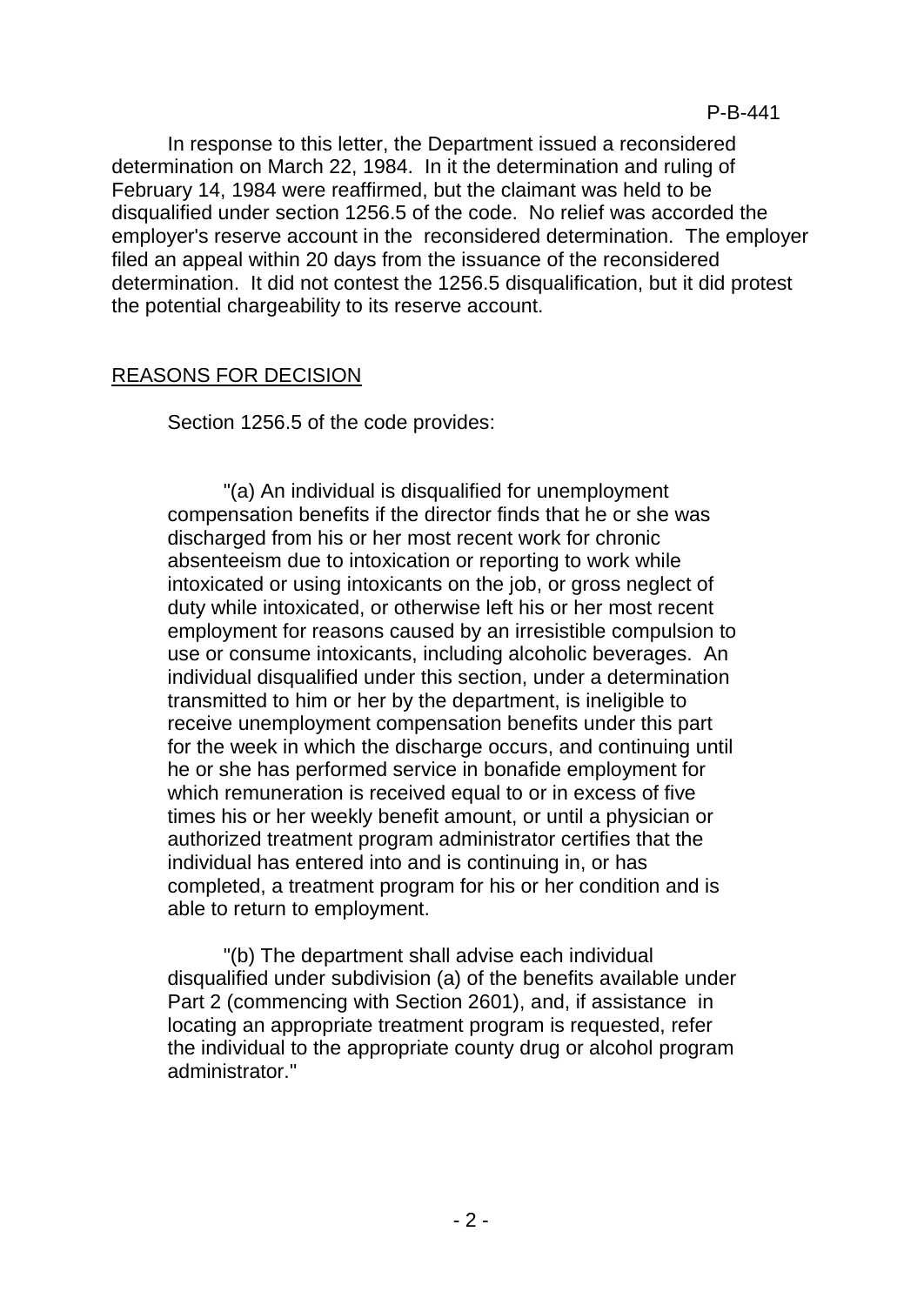Section 1030 of the California Unemployment Insurance Code provides in pertinent part that the claimant's most recent employer at the time of filing of the claim is entitled to a ruling if it submits, within 10 days after the mailing of the notice of new or additional claim, any facts disclosing whether the claimant left such employer's employ voluntarily and without good cause or was discharged for misconduct connected with his work. This period may be extended for good cause.

Section 1032 of the California Unemployment Insurance Code provides in part that an employer's account shall be relieved of benefit charges if it is ruled under section 1030 of the code that the claimant was discharged for misconduct connected with his work.

Section 1332 of the code provides, in pertinent part, that the Department may reconsider a determination within 15 days after an appeal is filed or within 20 days when no appeal is filed and there is good cause to reconsider.

The original determination in this matter became final on March 5, 1984, by which time the employer had not filed an appeal. Accordingly, the claimant is not disqualified from receiving benefits under section 1256 of the code and the employer's reserve account is not relieved of charges.

With respect to the "redetermination" of March 22, 1984, it was issued well beyond the period permitted in section 1332 and it should be treated as a determination only with respect to the issue under section 1256.5 of the code, and we so treat it for purposes of the appeal before us.

The language in sections 1030 and 1032 of the code deals explicitly with facts provided by the most recent employer or a base-period employer which disclose whether or not a claimant "voluntarily left employment without good cause," or was "discharged because of misconduct." Logically enough, section 1256 of the code contains the same two phrases. Section 1030, subsection (c), also provides that the Department consider the information and notify the employer of its ruling as to the cause of termination; i.e., voluntarily quit without good cause, or discharge for misconduct. As far as we are aware, the Department is empowered to .issue a ruling only under circumstances enumerated in section 1030 of the code.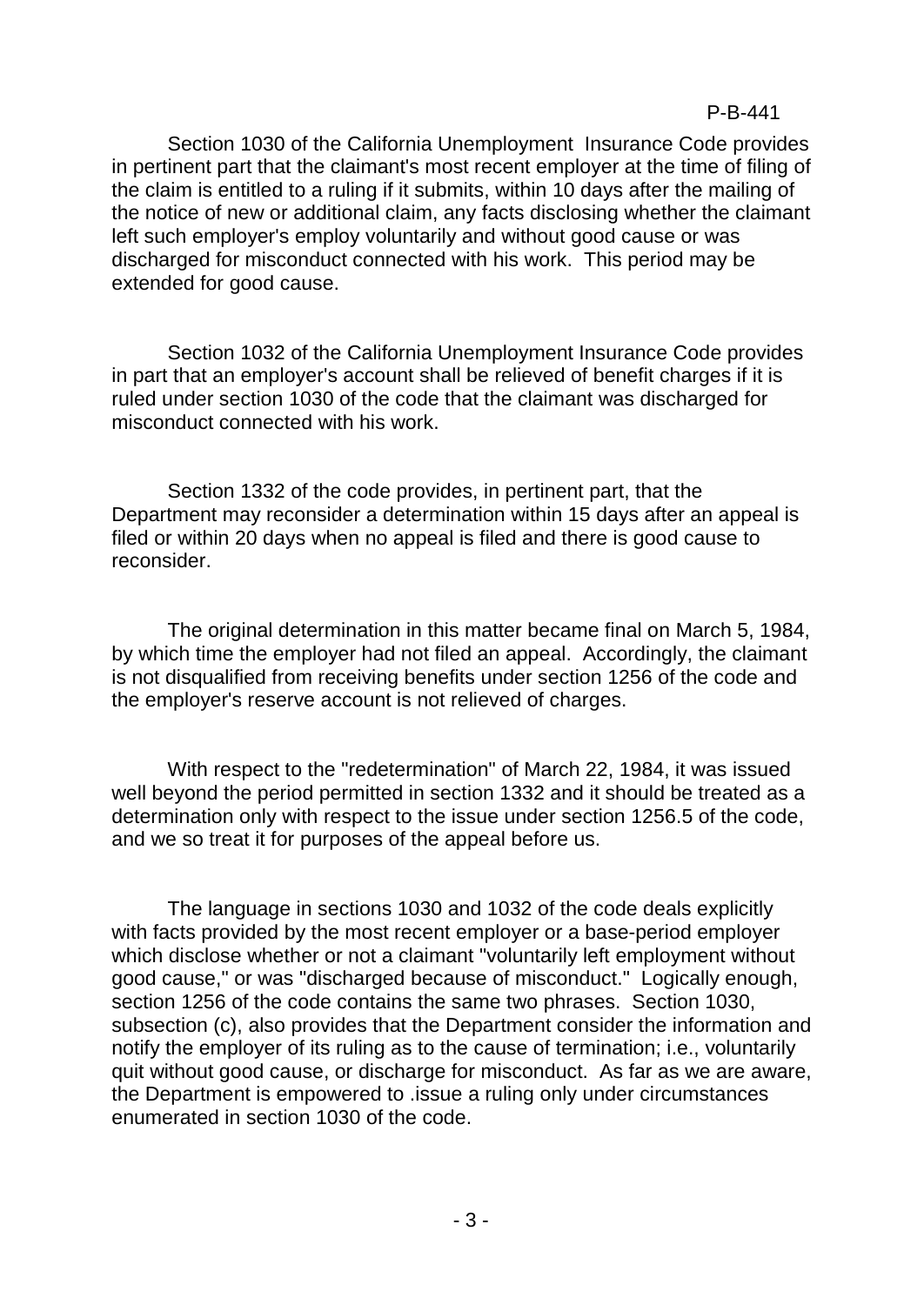Section 1256.5 does not contain the phrases "voluntarily quit without good cause" or "discharged for misconduct," and nowhere in section 1030 is the Department authorized to issue a ruling based on facts indicating a discharge for any reason other than misconduct, including those set out in section 1256.5 of the code.

A review of the recent history of section 1256 of the code,as it has been applied in situations where absenteeism and tardiness have been caused by chronic alcoholism, reveals that such conduct is viewed as nonvolitional if shown to be the product of an irresistible compulsion to drink (Jacobs v. California Unemployment Insurance Appeals Board (1972), 25 Cal. App. 3d 1035). Under such circumstances, a voluntary quit or a discharge are not disqualifying and do not result in relief to the employer's reserve account.

The enactment of section 1256.5 of the code merely reflects the concern of the legislature that alcoholism is an all too common social disease over which its victims have little control and that the denial of benefits for nonvolitional conduct is harsh. On the other hand, the legislature has expressed its intent that the victim not be granted unemployment insurance benefits unless and until he or she can demonstrate that positive steps have been taken to obtain rehabilitation. Consequently, under this statute, the claimant will receive no benefits until he or she adopts a more responsible position by seriously addressing the problem of his or her alcoholism to a degree sufficient to permit him or her to return to work.

It does not follow that the enactment of this statute entitles the employer to a ruling, however. If the legislature had meant to provide relief to employers in such cases, it could have amended section 1030 to incorporate into it language reflecting the facts upon which a determination under section 1256.5 is rendered which would permit the Department to issue a ruling. It did so when section 1256 was amended to accommodate claimants who leave work to accompany a spouse to a remote location. It also provided employers relief for students employed on a temporary basis and whose employment began within and ended at the end of a vacation period. We can only conclude that no amendment was made to section 1030 with regard to section 1256.5 because the legislature did not intend that any ruling should be issued when a determination is made under that section of the code. We reverse the administrative law judge's decision accordingly.